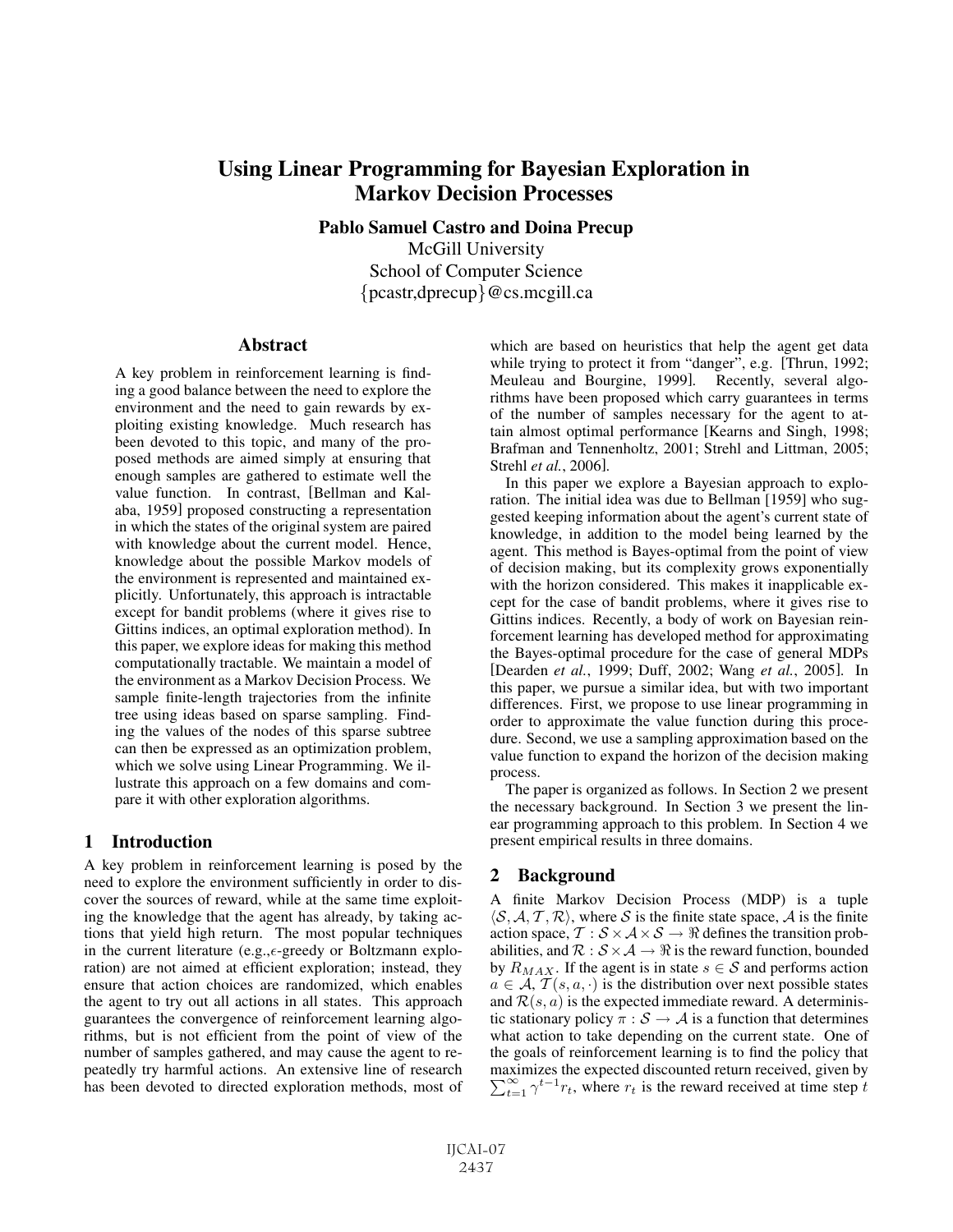and  $\gamma \in (0, 1)$  is a discount factor. The *value* of a state  $V^{\pi}(s)$ is given by the expected discounted return received when executing policy  $\pi$  starting from state s:

$$
V^{\pi}(s) = E_{\pi} \left[ \sum_{t=1}^{\infty} \gamma^{t-1} r_t \right]
$$
 (1)

Note that the upper bound on the value of any policy from any state is  $R_{MAX}/(1 - \gamma)$ 

### 2.1 Hyperstate MDPs

In this paper we consider MDPs in which the transition probabilities  $T$  and rewards  $R$  are unknown. In this situation, the agent maintains an estimate of the MDP model based on prior knowledge and its observations. For the transition probabilities, it is convenient to use a distribution that is closed under updates performed after observing a state transition. For MDPs with finite state and action sets, the estimate of the transition probabilities can be maintained in a matrix P of size  $|S| \times |A| \times |S|$ . As shown in [Martin, 1967], the Matrix Beta distribution is closed under updates and is a natural choice of distribution for this case. We denote by  $\mathcal{M} = [m_{ij}^a]$  the current indexing parameters of the distribution, where  $m_{ij}^a$  is simply the number of observed transitions from state  $\hat{i}$  to state  $\hat{j}$  under action a. The expected transition probabilities based on this model are given by  $E\left[p_{ij}^a\right] = \bar{p}_{ij}^a = m_{ij}^a / \sum_{k=1}^{\mathcal{|S|}} m_{ik}^a$ . Letting the matrix  $N = \overline{[n_{ij}^k]}$  denote an additional number of observed transitions from state i to state j under action a, in [Martin, 1967] it is shown that the posterior distribution  $\mathcal{P}'$  with parameters  $\mathcal{M}' = \mathcal{M} + N$  is also a Matrix Beta distribution. In what follows, we will denote by  $D_{ij}^a(\mathcal{M})$  the new distribution obtained from  $M$ , through this operation, after observing on transition from state i to state j under action  $a$ .

The estimated reward received when performing action  $a$ from state i can then be estimated by  $\bar{r}_i^a = \sum_{i=1}^{|S|} \bar{p}_{i}^a \tilde{r}_{i}^a$ where  $\tilde{r}_{ij}^a$  is the average reward obtained when going for state i to state j under action  $a$ . These rewards can be summarized in a matrix  $\overline{\mathcal{R}}$ .

The Matrix Beta distribution can be viewed as a summary of the information that the agent has accumulated so far. This information, together with the original MDP states and actions, will form a new, *Hyperstate-MDP* (HMDP). The actions in the HMDP are the same as in the original MDP. The states of the HMDP consist of pairings of states from  $S$  with possible information states M. A hyperstate  $(i, \mathcal{M}, \mathcal{R})$  contains an MDP state  $i$ , all the counts summarizing the agent's experience so far  $M$ , and all the estimates of the expected rewards  $\overline{\mathcal{R}}$ . The counts define a distribution over all MDP models consistent with the data observed so far.

At any given time step when action  $a$  is taken in the original MDP from state i, precisely one transition is observed, to some state j. So, from any given hyperstate  $(i, \mathcal{M}, \mathcal{R})$ , we can consider taking all possible actions  $a \in A$ . If such an action results in a state  $j$ , the new hyperstate will be  $(j, D_{ij}^a(\mathcal{M}), D_{ij}^a(\bar{\mathcal{R}}))$ , where we have updated the innformation model as described above to reflect the new transition. We note that this update only affects the parameters for state  $i$ ; all parameters for other states do not change. Assuming that there are a fixed number of rewards  $R$  that can be observed, each hyperstate in the HMDP has at most  $|\mathcal{A}| \times |\mathcal{S}| \times R$ successors. Moreover, each successor hyperstate is uniquely indexed. Hence, the HMDP is an infinite tree. Note also that the HMDP takes into account all possible transitions. Hence, it is fully known, even though the MDP itself is not.

One can express the Bellman optimality equations for an HMDP as:

$$
V(i, \mathcal{M}, \bar{\mathcal{R}}) = \max_{a \in \mathcal{A}} \left\{ \bar{\mathcal{R}}_i^a + \gamma \sum_j \bar{p}_{ij}^a(\mathcal{M}) V(j, D_{ij}^a(\mathcal{M}), D_{ij}^a(\bar{\mathcal{R}})) \right\}
$$

Solving this set of equations exactly would yield an optimal policy [Bellman and Kalaba, 1959; Martin, 1967]. However, it is clear that the number of states in the HMDP is infinite, so an exact solution is intractable. It is also clear that the number of hyperstates increases exponentially with the depth of the tree, so an exact solution of a finite-horizon subset of the tree would be limited to very shallow depths. The focus of this paper is to present an algorithm for computing an empirically *good* learning policy from a finite subset of the tree. Theoretical guarantees will be left for future work and we will focus on comparing the performance of our algorithm to other well-known exploration techniques.

#### 2.2 Related Work

Optimal learning has seen an increase in interest in recent years. Much of the recent work has been spurred by [Kearns and Singh, 1998], where the authors introduce  $E^3$ , an algorithm that is guaranteed to converge to an optimal learning policy in polynomial time. The drawbacks with this algorithm are its difficulty of implementation, and the intuition that it does not necessarily scale well to large state spaces. A practical model-based algorithm with similar guarantees was given in [Brafman and Tennenholtz, 2001]. More advanced model-based algorithms with PAC guarantees, based on realtime dynamic programming, have been recently proposed in [Strehl and Littman, 2005; Strehl *et al.*, 2006]. These methods explore by assigning a reward for exploratory actions. The drawback of both [Kearns and Singh, 1998] and [Strehl *et al.*, 2006] is that their strategies are myopic - they do not consider the long term effects their actions may have on the total reward.

Using hyperstates as the model for exploration overcomes this myopic behavior. The concept of hyperstates was first introduced in [Bellman and Kalaba, 1959], which refers to this model as an *adaptive control process*. Although mathematically rich, the paper presents no algorithmic approach for this idea. In [Duff, 2002], various heuristic methods are presented for approximating an exact solution to the adaptive control process. These produce empirically good results, but with no general theoretical guarantees.

Wang et al [2005] propose sampling from the infinite hypertree to produce a small, more manageable tree. They solve exactly the MDPs along the path they are sampling, which gives them estimates for the values of different actions. Then, they use Thompson sampling to expand the tree locally under promising actions. The authors estimate unsampled regions by effectively 'copying' the last sampled node down to the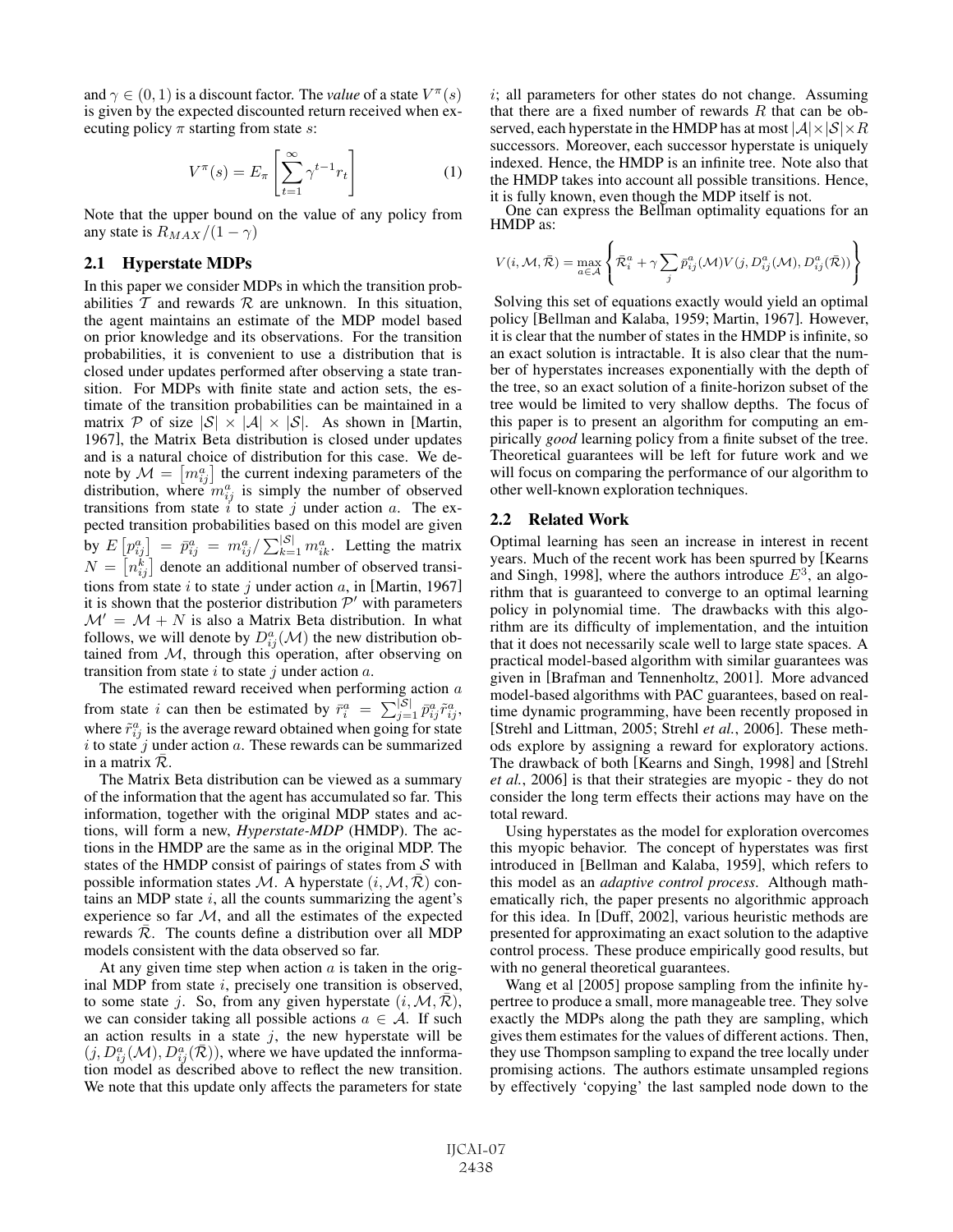current planning horizon. Finally, sparse sampling [Kearns *et al.*, 1999] is used to decide what action is optimal. A correction procedure is used when the desired horizon has not been reached. Empirical results demonstrate that the algorithm performs well in comparison to other algorithms. Furthermore, the sparse sampling technique enables the algorithm to be able to handle infinite state and action spaces.

## 3 Solving the hyperstate MDP

In this paper we take an approach similar to [Wang *et al.*, 2005] but with two key differences. First, action-value estimates are maintained for the state-action pairs of the original MDP, in addition to hyperstate values. The action-values are updated from the obtained samples using standard Qlearning [Sutton and Barto, 1998]. Hence, we always have an easy estimate of how good different actions are. Second, we compute the value of the hyperstates using Linear Programming. Linear Programming (LP) is a technique that has been around for a long time, is well understood and has an elegant theory [Puterman, 1994]. Furthermore, recent work in approximate linear programming [de Farias and Roy, 2003; 2004; Hauskrecht and Kveton, 2004]) suggests that this approach can be used to work with continuous states using linear function approximation. We are hopeful that such techniques could eventually be used to generalize our approach to continuous MDPs. However, for now we limit ourselves to discrete MDPs.

In a manner similar to [Schweitzer and Seidmann, 1985], the optimality equations for the hyperstate MDP can be formulated as a linear program as follows:

$$
\text{minimize} \qquad \sum_{i} V(i, \mathcal{M}, \bar{\mathcal{R}})
$$

such that

$$
V(i,\mathcal{M},\bar{\mathcal{R}}) - \left[\bar{\mathcal{R}}_i^a + \gamma \sum_j \bar{p}_{ij}^a(\mathcal{M}) V(j, D_{ij}^a(\mathcal{M}), D_{ij}^a(\bar{\mathcal{R}}))\right] \geq 0
$$

for all states  $i \in S$ , all actions  $a \in A$  and all information states M. We will refer to this formulation as the *exact LP*. However, at a depth  $d$ , the number of hyperstates is at least  $\mathcal{O}\left((|\mathcal{S}| \times |\mathcal{A}|)^d\right)$  (more if we consider several possible reward levels). This means that for depth  $d$  the linear program has at least  $\mathcal{O}((|\mathcal{S}| \times |\mathcal{A}|)^d)$  variables and constraints, a prohibitive amount.

In [Kearns *et al.*, 1999] the authors overcome a similar obstacle by constructing a sparse sample tree. We apply a similar idea here and construct a sampling tree incrementally. More precisely, we sample from the hyperstate MDP using our current estimates of the action values to decide what to do. At each node, we use the corresponding estimate of the dynamics of the system to sample the next node in the trajectory. Each trajectory is completed to a desired horizon. We continue constructing trajectories in this way until a maximum desired number of samples has been reached.

If we encounter a hyperstate for which a value was computed already using an LP, we use the LP-based estimate (which, in the limit, approaches the true optimal value of the corresponding MDP state). If such a value has not been computed, the action-value function for the MDP state is used instead. Note that any unsampled regions constitute a subtree of our hyperstate MDP. These unsampled subtrees are estimated by setting the value of the hyperstate at the root of the subtree,  $(i, \mathcal{M}, \mathcal{R})$  to the value of the correspondinng MDP state *i*. With this method, we can effectively choose how many variables and constraints we want to use in the linear program.

Once the sampled hyper tree is built, we can solve it using linear programming. Then, in order to gather more samples, we will choose action greedily based on the values computed by the linear program. If we enter an unsampled region, the action choice becomes greedy with respect to the value estimates attached to the original MDP states, until we decide to construct a new hyper tree and compute new values.

Algorithm 1 Explore(levels, maxSamples, numSteps, maxEpochs)

- 1: Initialize the matrix of counts to all 1s (uniform distribution)
- 2: while  $epochs \leq maxEpochs$  do
- 3: Construct a hyper-tree of a depth of levels using maxSamples sampled trajectories
- 4: Solve the LP of the sample hypertree
- 5: Choose action greedily based on hyperstate values
- 6: Observe transition and update hyper parameter for observed transition
- 7: **for**  $i = 1$  to numSteps **do**
- 8: Choose action greedily based either on current hyperstate value or current estimate of state values
- 9: Observe transition and update hyper parameters based on the observed transition
- 10: end for
- 11:  $epochs \leftarrow epochs + numSteps1$
- 12: end while

Algorithm 1 presents an outline for our approach. The  $maxEpochs$  parameter defines how many total samples will be gathered from the environment. The *levels* parameter describes the depth to which we will expand the sampled hypertree. The  $maxSamples$  parameter controls how many trajectories are sampled (i.e., the width of the tree). Together, these two parameters control how large each linear program is. The numSteps parameter defines how many steps in the environment are taken before the LP solution is recomputed. This allows us to trade off the precision of the computation against time. Obviously, if we re-compute the LP after every sample, we always generate samples based on the action that is truly believed to be best. If we wait longer, we may start selecting actions based on imperfect estimates of the values of the underlying MDP. However, this speeds up the computation significantly.

## 4 Empirical results

We tested our algorithm on three different problems. For all domains, results are averaged over 30 independent runs. We compared our approach with a Q-learning agent (with  $\alpha =$ 0.1) using an  $\epsilon$ -greedy approach (with varying values of  $\epsilon$ ),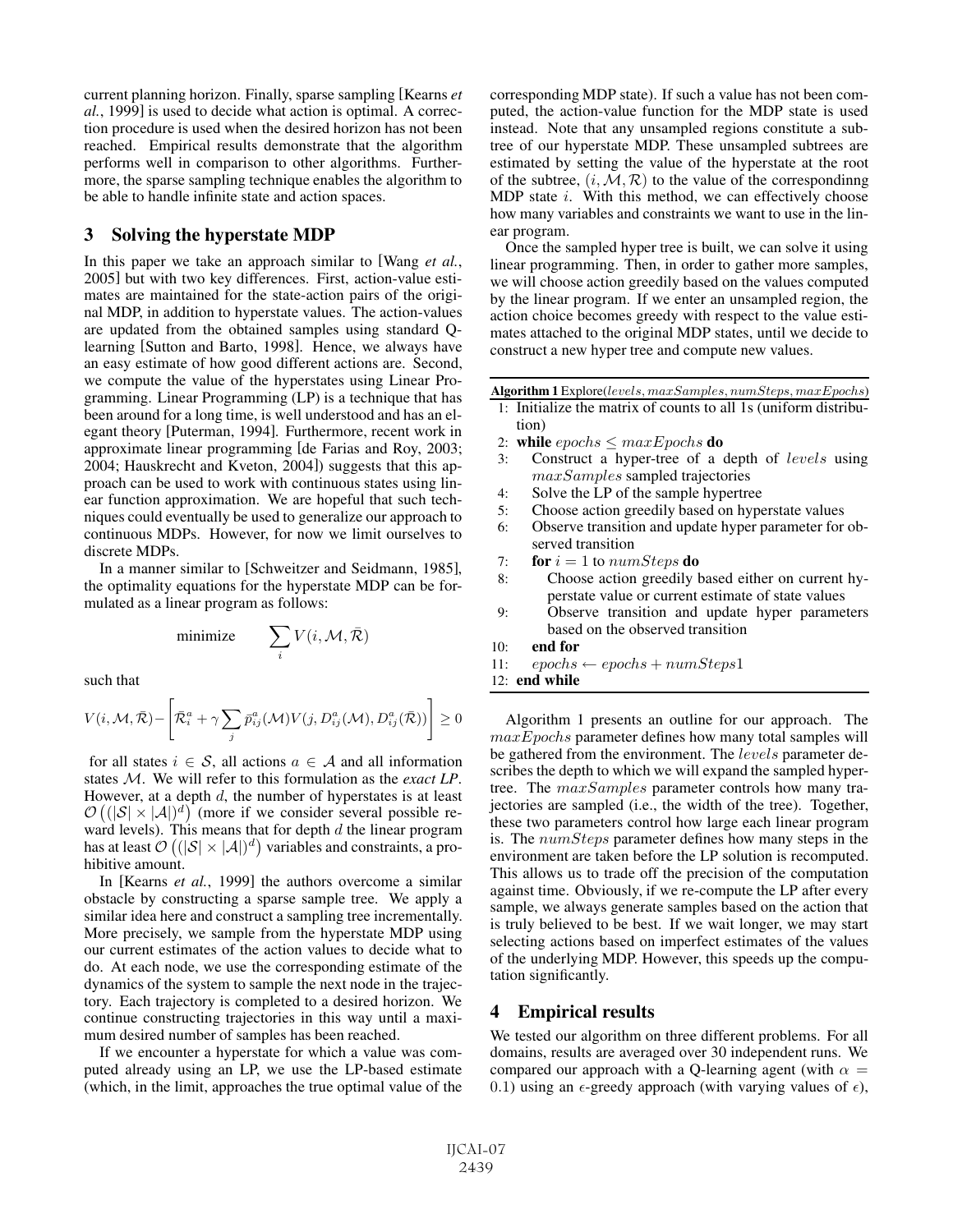

Figure 1: Two-state, three-action MDP: dynamics (left, comparison with the other algorithm (center) and effect of parameters (right)

and with the algorithm described in [Wang *et al.*, 2005]. We also experimented with a myopic agent (acting only based on immediate reward), and against an agent which chooses actions randomly. These last two algorithms did far worse than all the others, and so are omitted here for clarity. For our algorithm, we experimented with different parameter settings, as explained in more detail below. Because the primal LP has more constraints than variables, the dual was solved instead.

We also considered two different possible uses of the model that is constructed by our algorithm. In the first version, once the desired number of epochs has been completed, we perform dynamic programming using the acquired model, to determine a value function for the original MDP. In the second setting, We just use the values determined by the LP as value estimates. Obviously, this latter approach is faster, since no extra computation is required, but it is also more imprecise.

#### Small MDP

The first problem was a two-state, three-action MDP, described in the left panel of Figure 3. Intuitively, the best policy is to perform action 1 until state 2 is reached, then do action 3 and keep in the same state.

The center graph compares our algorithm, with parameters  $levels = 7, numSteps = 6, maxSamples = 35, with Q$ learning using three different values of  $\epsilon$  (0.01, 0.1 and 0.5) and the approach by Wang et al. For all algorithms we plot average return per episode. Note that the implementation of the algorithm described in [Wang *et al.*, 2005] was not able to handle more than 35 samples, which is why we performed the comparison at this level. Although Q-Learning with  $\epsilon = 0.1$ outperformed all the other algorithms in this graph, we can see that if we allow our algorithm 50 samples to construct the hypertree, it performs better than the rest. Interestingly, in this case, using the values from the LP also gives better performance than doing one last step of dynamic programming.

#### Bandit problem

The second problem is similar to a bandit problem with two slot machines (bandits) and three actions. This problem was modeled using three states and three actions, with dynamics as given in figure 4. The dynamics are shown in the left panel for action 1 (solid), action 2 (dashed) and action 3 (solid grey). The leftmost state corresponds to not winning, the middle state corresponds to winning under machine 1 and the rightmost state corresponds to winning under machine 2. There is no cost associated with gambling.

For the comparison between algorithms, we use parameters  $levels = 6, numSteps = 5, maxSamples = 45.$  For this problem [Wang *et al.*, 2005]'s algorithm was able to handle up to 45 samples as well. Our algorithm outperformed all the others. In Figure 4 we can see that even with only 15 samples, our algorithm does almost as well as the best Qlearning algorithm.

### Grid World

The third problem is a 2x4 gridWorld with a reward of  $+1$ in the top right state and 0 everywhere else. There are four actions (north, south, west and east) with a 0.1 probability of remaining in the same state. If the agent tries to move into a wall it will deterministically stay in the same state. The parameter values used are  $levels = 9, numSteps =$  $8, max Samples = 15.$ 

This is a larger problem than the first two, and all the other algorithms are 'stuck' with low reward, while our algorithm is able to find a good policy. In figure ?? it is clear that using Dynamic Programming to obtain state value estimates is advantageous for this task.

It is interesting to see that in the first two problems using the values returned by the LP to estimate the state values yields better returns initially. This is probably because of the 'lookahead' nature of HMDP. However, for the gridWorld problem the performance is much better when using the DP solution to estimate the state values. This behavior is most probably due to the size of the hypertree created. As the state and action space get bigger, more samples are needed to obtain state value estimates that are closer to the true values. It should be noted that even when the DP was not solved exactly, in all cases the performance when using HMDPs was superior to the other algorithms. We note that we also experimented with Boltzmann exploration algorithms (omitted from the plots for clarity), but in all cases their performance was similar to the Q-learning algorithms.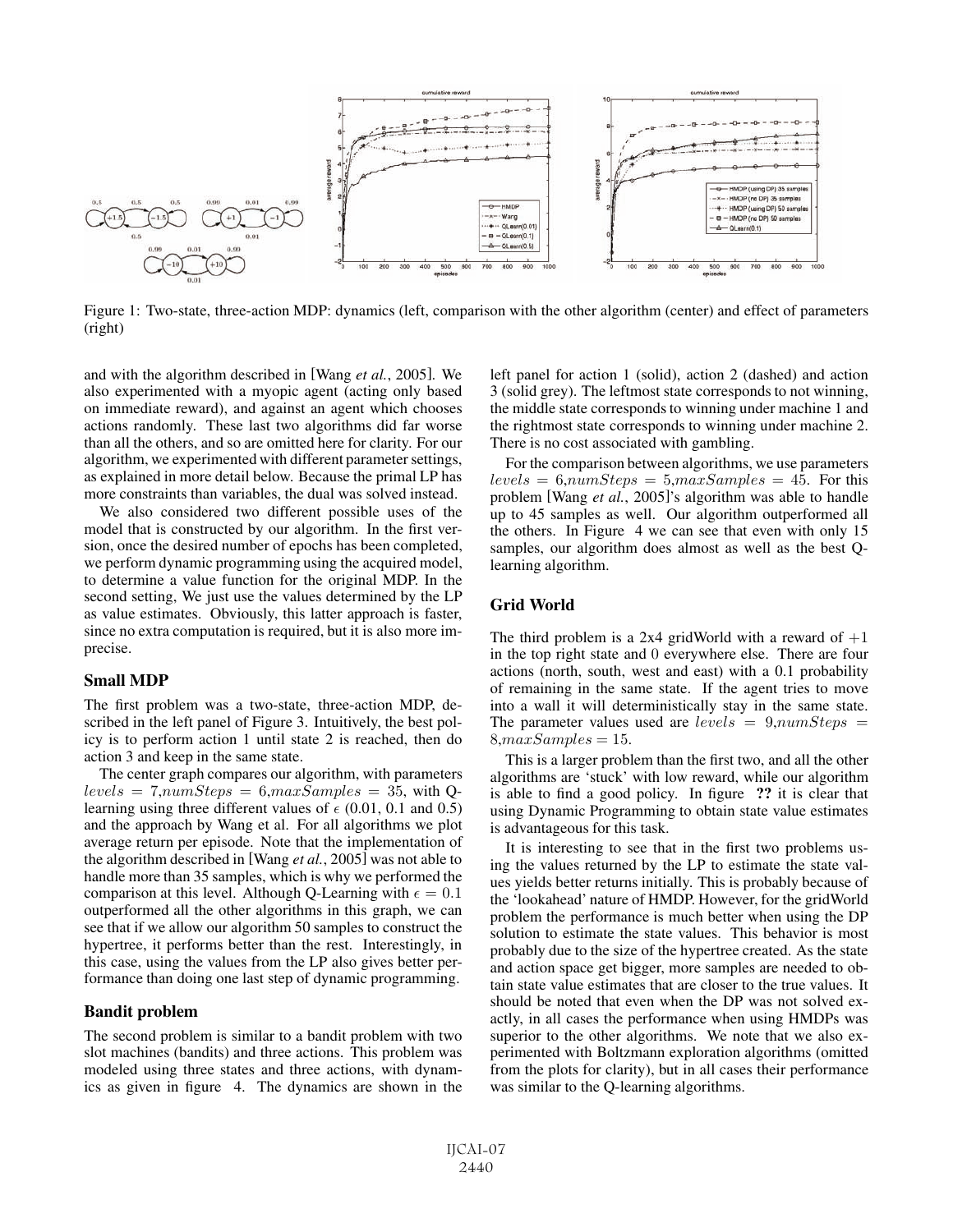

Figure 2: Bandit problem: dynamics (left), comparison of different algorithms (center) and parameter influence (right)



Figure 3: Comparison of algorithms (left) and influence of parameters (right) in the gridworld task

#### Running time

The results demonstrate that our approach has an advantage compared to the other methods in terms of accuracy. However, in terms of computation time, using hyperstates is obviously much slower than Q-learning. Table 1 plots the average running time per episode when solving the DP to estimate the state values versus using the values returned by the LP for the different domains, as well as the running time of [Wang *et al.*, 2005]'s algorithm. It is worth observing the difference in performance/running time depending on how the state values are estimated (solving with DP or using the values returned by the LP). Although our algorithm is considerably slower when solving with DP, it is faster than [Wang *et al.*, 2005]'s algorithm when using the values returned by the LP solution. However, for the gridWorld problem, although solving with HMDP is slower than [Wang *et al.*, 2005]'s algorithm, the savings when using [Wang *et al.*, 2005]'s algorithm are insignificant when compared against the superior performance demonstrated in figure 3.

|                  | <b>HMDP</b>     |            | Wang       |
|------------------|-----------------|------------|------------|
|                  | <b>Using DP</b> | No DP      |            |
| <b>Small MDP</b> | 0.0065          | 2.8408e-04 | 5.3850e-04 |
| <b>Bandit</b>    | 0.0094          | 3.3234e-04 | 3.4113e-04 |
| Grid world       | 0.0548          | 0.0083     | 0.0025     |

Table 1: Comparison of running times

### 5 Conclusions and future work

The aim of this paper was to demonstrate the performance of Bayesian learning using sparse sampling and linear programming. It was observed that in general using hyperstates does lead to greater average returns when exploring an unknown environment than if we used simpler exploration techniques or even state-of-the-art techniques such as the algorithm presented in [Wang *et al.*, 2005]. The drawback of this technique is that it may leave certain areas of the environment unexplored, but this could be the desired behavior. If you consider a physical agent (such as a robot) placed with the task of exploring a new environment, you would want the agent to avoid areas which could cause harm to its mechanical parts or even to other people around it, yet still explore sufficiently to try to reach states with high reward. A situation like that would justify the increase in computation. Furthermore, the method of sparse sampling could allow the hypertree to have a greater depth, and thus, the agent could *see* states that other myopic methods may not be able to. This ability to value actions not only on their immediate but long-term effect makes Bayesian learning a good candidate for exploratory agents.

The next step is to obtain theoretical guarantees for our algorithm. We would also like to implement the algorithms presented in [Strehl *et al.*, 2006] and possibly [Duff, 2002] to empirically compare our algorithm against more of the latest advances in Bayesian decision theory. It would also be interesting to try our algorithm against problems with continuous state and/or action spaces. Placing a Gaussian over sampled